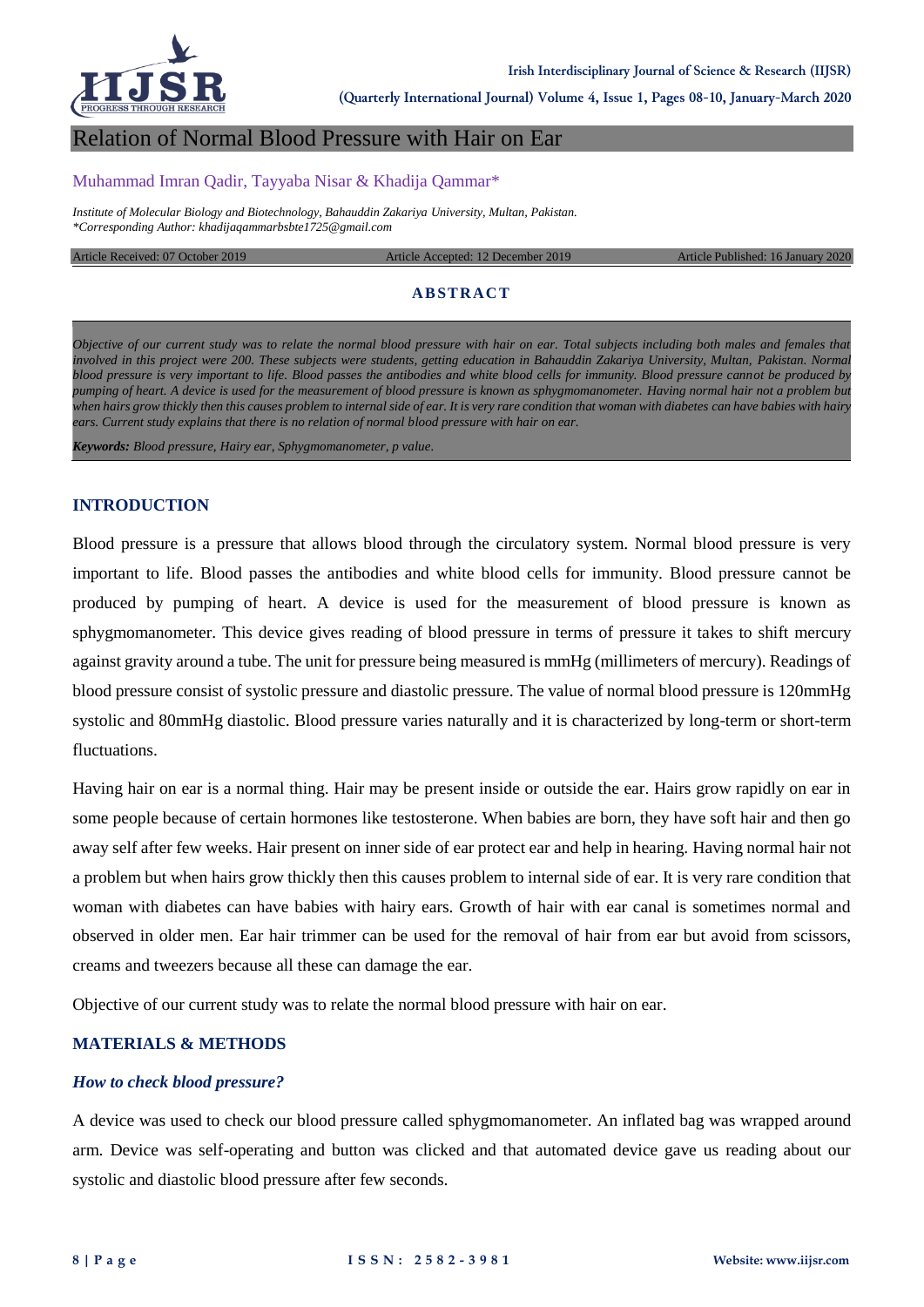

# *Project Designing*

Total subjects including both males and females that involved in this project were 200.Students of Bahauddin Zakariya University, Multan, Pakistan were subjects.

#### *Statistical analysis*

**SAS accomplished** this analysis. *t*-Test was performed for result assay. *P*<0.05 was studied as significant.

## **RESULTS**

Relation of normal Systolic and Diastolic blood pressure is given in table 1-2. According to table 1, systolic blood pressure was correlated with hairy ear. Males and females were including with value 123.40 explained that they had hairy ear and *p* value was 0.29. Females had average value121.33 for hairy ear and this value was greater than average of hairy ear absent. Male with average value of 128.48 said that had no hair on ear. *P* value was greater than significant value and this showed that there is no relation of hairy ear with systolic blood pressure. According to table 2, relation of diastolic blood pressure with hairy ear was given. In this, both males and females with value of 74.10 were greater than average 72.88 said that they had no hair on ear and *p* value was calculated 0.66. Females with average value of 74.38 said that that they had no hairy ear while females with average 71.86 said that they had hair on ear and *p* value was 0.41. Males with average 128.48 said that they had no hair on ear was greater than average value 126.50 (presence of hair on ear) and *p* was greater than 0.05. This showed that there was no relation of hairy ear with normal blood pressure.

| <b>Gender</b>     | Presence of hair on ear | Absence of hair on ear | $P$ - value |
|-------------------|-------------------------|------------------------|-------------|
| <b>Combined</b>   | $123.40 \pm 16.10$      | $119.77 \pm 14.31$     | 0.29        |
| (Males & Females) |                         |                        |             |
|                   | $121.33 \pm 16.09$      | $117.10 \pm 13.46$     | 0.34        |
| <b>Female</b>     |                         |                        |             |
|                   | $126.50 \pm 16.44$      | $128.48 \pm 13.68$     | 0.72        |
| <b>Male</b>       |                         |                        |             |

**Table 1:** Relation of normal Systolic blood pressure (Mean $\pm$ SD) with hair on ear

Non-significant  $(p< 0.05)$ 

## **Table 2:** Relation of normal Diastolic blood pressure (Mean±SD) with hair on ear

| Gender            | <b>Presence of hair on ear</b> | Absence of hair on ear | $P$ - value |
|-------------------|--------------------------------|------------------------|-------------|
| <b>Combined</b>   | 72.88±13.29                    | $74.10 \pm 11.55$      | 0.66        |
| (Males & Females) |                                |                        |             |